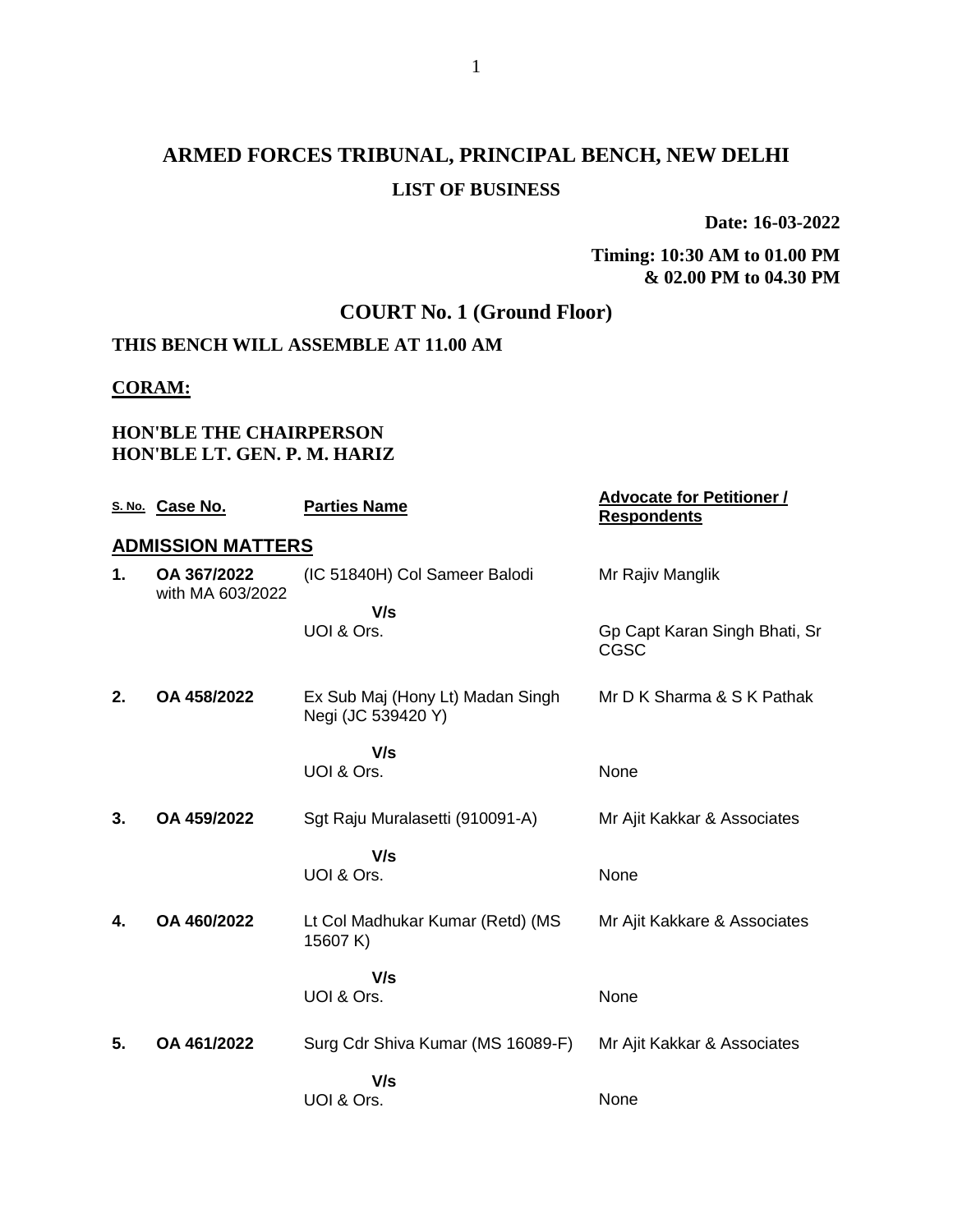| 6. | OA 462/2022<br>with<br>MA 576/2022 | Ex SEA-I (UW) Rishikesh Kumar Singh Mr Ajit Kakkar<br>(No 133264 Z)<br>V/s<br>UOI & Ors. | None              |
|----|------------------------------------|------------------------------------------------------------------------------------------|-------------------|
| 7. | OA 463/2022<br>with                | 14634971 Ex Hav Sajiraj R (Retd)                                                         | Mr Manoj Kr Gupta |
|    | MA 577/2022                        | V/s                                                                                      |                   |
|    |                                    | UOI & Ors.                                                                               | None              |
|    |                                    |                                                                                          |                   |
| 8. | OA 464/2022                        | MR-08176 A Lt Col K Lekshmi Priya                                                        | Mr SS Pandey      |
|    |                                    | V/s                                                                                      |                   |
|    |                                    | UOI & Ors.                                                                               | None              |
|    |                                    |                                                                                          |                   |
| 9. | OA 465/2022                        | Ex Sub Maj Bhupinder Singh Rana (JC-<br>759845H)                                         | Mr S M Dalal      |
|    |                                    | V/s                                                                                      |                   |
|    |                                    | UOI & Ors.                                                                               | None              |

## **MA (EXECUTION)**

| (Retd)(691576) |                         |
|----------------|-------------------------|
| V/s            | Mr. Avdhesh Kumar Singh |
|                | UOI & Ors               |

**11. MA 102/2022** in OA 1051/2021 JC-405053W Sub Adyanath Ghosh (Retd)  **V/s** UOI & Ors Mr B P Vaishnav & Associates Mr. Prabodh Kumar

#### **MA (OTHERS)**

| 12. | MA 605/2022<br>ın | Ex Hav V Kuttappan (6881029) | Ms Sangeeta Tomar & Mr G<br>Sanieev |
|-----|-------------------|------------------------------|-------------------------------------|
|     | OA 2213/2019      | V/s                          |                                     |
|     |                   | UOI & Ors                    | Ms Jyotsna Kaushik                  |

### **PART HEARD**

| 13          | OA 868/2020 | IC 56000M Lt Col Karan Dusad | Mr SS Pandey & Associates |
|-------------|-------------|------------------------------|---------------------------|
|             |             | V/s<br>UOI & Ors.            | Mr. Y P Singh             |
| <b>WITH</b> |             |                              |                           |

| 14 | OA 286/2021 | (IC-54334 H) Col Anil Kumar | Mr Ankur Chhibber             |
|----|-------------|-----------------------------|-------------------------------|
|    |             | V/s<br>UOI & Ors.           | Gp Capt Karan Singh Bhati, Sr |
|    |             |                             | CGSC                          |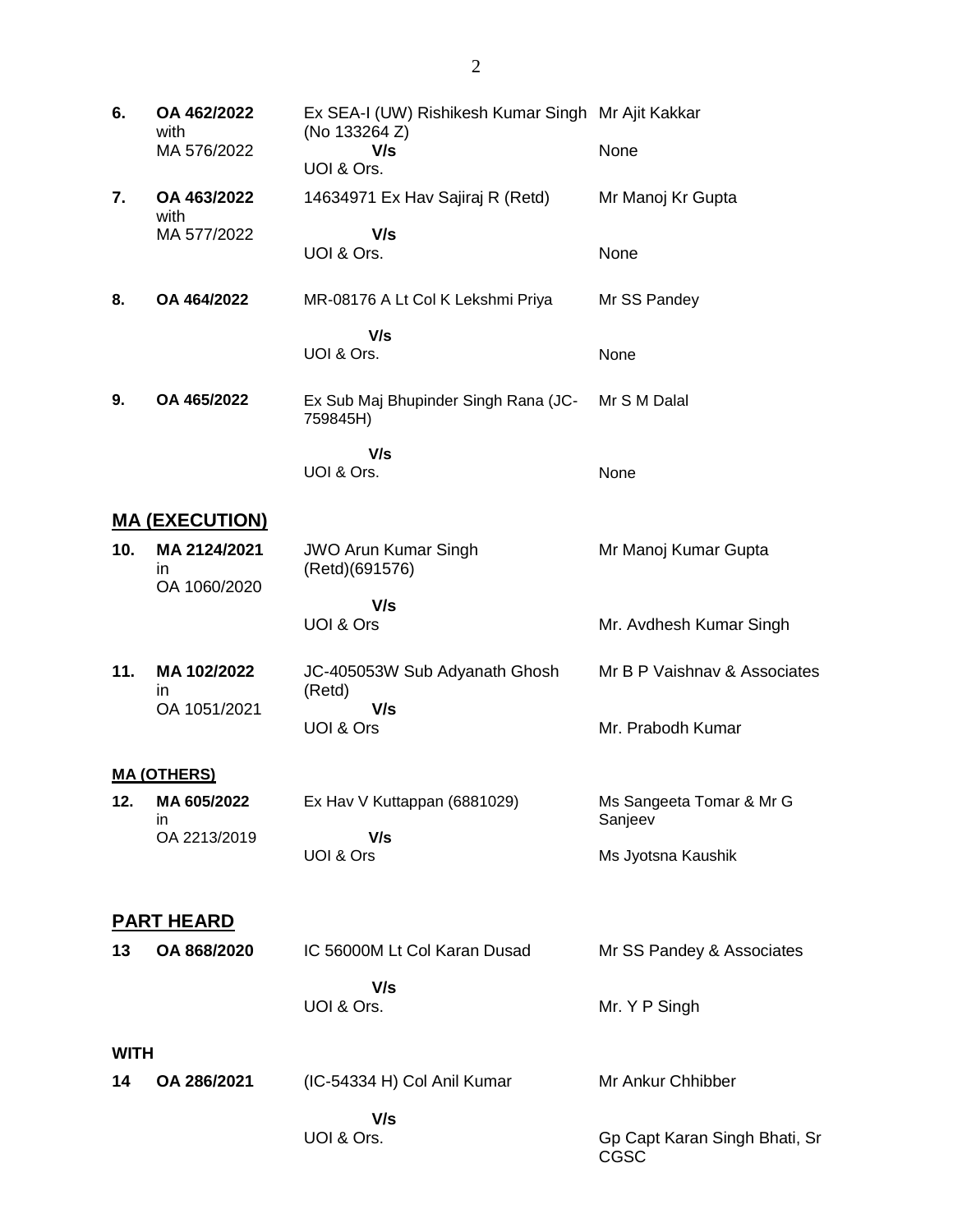## **Pleadings Not Complete**

| 15. | OA 1202/2020<br>with            | Lt Col Arti Basu Roy (NR-20834N)               | Ms Neela Gokhale                                                                |
|-----|---------------------------------|------------------------------------------------|---------------------------------------------------------------------------------|
|     | MA 578/2022                     | V/s<br>UOI & Ors.                              | Mr. Harish V Shankar for R 1-5,<br>Mr. Sumit Sinha & Ms. Shama<br>Sinha for R-6 |
| 16. | OA 1056/2021                    | Ex Sgt Anil Kumar (793455 K)                   | Mr Gyan Chandra Tripathi                                                        |
|     |                                 | V/s<br>UOI & Ors.                              | Mr. Rajeev Kumar                                                                |
| 17. | OA (Appeal)<br>2448/2021        | Ex Cpl Rajkiran Kumar (933753-R)               | Mr Gyan Chandra Tripathi                                                        |
|     | with<br>MA 2551/2021            | V/s<br>UOI & Ors.                              | Mr. Satya Ranjan Swain for R 1-<br>5 & 7                                        |
| 18. | OA 2726/2021                    | IC-54267H Col Gautam Taneja                    | Mr Amit Kumar, Sunil J Mathews<br>& Rohan Wadhwa                                |
|     |                                 | V/s<br>UOI & Ors.                              | Mr. V S Tomar                                                                   |
|     | <b>Pleadings Complete</b>       |                                                |                                                                                 |
| 19. | OA (Appeal)<br>620/2020<br>with | Hav Pramod Kumar<br>Chauhan(15772053-N)<br>V/s | Ms. Archana Ramesh                                                              |
|     | MA 758/2020                     | UOI & Ors.                                     | Mr. Waize Ali Noor                                                              |
| 20. | OA 1137/2021                    | Sgt Prasenjit Roy (No 744826 T)                | Ms Manika Roy                                                                   |
|     |                                 | V/s<br>UOI & Ors.                              | Mr. Satya Ranjan Swain                                                          |
|     | <b>FOR FINAL HEARING</b>        |                                                |                                                                                 |
| 21. | OA 187/2017                     | Lt Col Vikram Singh Bhadoria<br>V/s            | Mr. S S Pandey                                                                  |
|     |                                 | UOI & Ors.                                     | Dr Vijendra Singh Mahndiyan for<br>R 1-3 and None R-4                           |
| 22. | OA 247/2017                     | Sub Inderjeet Yadav                            | Ms. Archana Ramesh                                                              |
|     |                                 | V/s<br>UOI & Ors.                              | Mr Ashok Chaitanya                                                              |
| 23. | OA 712/2017<br>with             | Hav B Mondal                                   | Ms. Archana Ramesh                                                              |
|     | MA 590/2017                     | V/s<br>UOI & Ors.                              | Dr. Vijendra Singh Mahandiyan                                                   |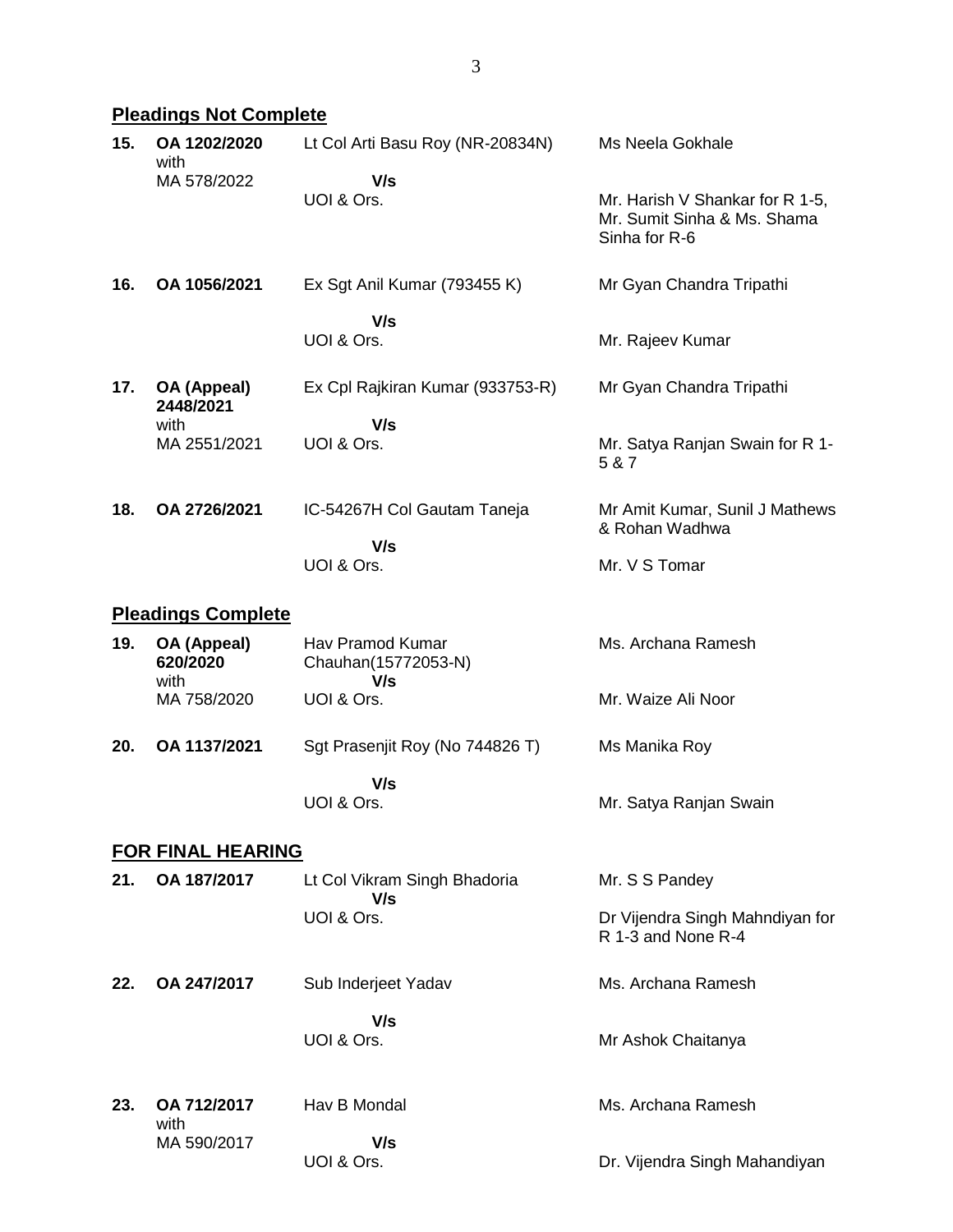| 24. | OA (Appeal)<br>349/2020             | Sub Lt Mukund Pratap Singh (08547-Z) Mr. Anil Srivastava |                                                                                |
|-----|-------------------------------------|----------------------------------------------------------|--------------------------------------------------------------------------------|
|     |                                     | V/s<br>UOI & Ors.                                        | Mr. Anil Gautam for R 1-4                                                      |
| 25. | OA 1380/2020<br>with<br>MA 218/2022 | Sgt Arun Kumar Gupta (Retd) (No<br>257792)               | Mr Manoj Kr Gupta                                                              |
|     |                                     | V/s<br>UOI & Ors.                                        | Gp Capt Karan Singh Bhati for R<br>1-2 & Mr. Anil Kumar Singh for R<br>$3 - 4$ |
| 26. | OA 304/2021                         | Sgt Prashant Kaushik (902170-A)                          | Mr Ajit Kakkar & Associates                                                    |
|     |                                     | V/s<br>UOI & Ors.                                        | Mr. Anil Gautam                                                                |
|     | <b>MATTERS FROM REGULAR LIST</b>    |                                                          |                                                                                |
| 27. | OA 266/2016                         | Col Ranjit Sundaram                                      | Mr. Rajiv Manglik                                                              |
|     |                                     | V/s<br>UOI & Ors.                                        | Mr YP Singh                                                                    |
| 28. | OA 759/2016                         | Sep / NA Manish Yadav                                    | Mr. J R Rana                                                                   |
|     |                                     | V/s<br>UOI & Ors.                                        | Mr Prabodh Kumar                                                               |
| 29. | OA 982/2016                         | Lt Col Mohanan MK                                        | Mr. V S Kadian                                                                 |
|     |                                     | V/s<br>UOI & Ors.                                        | Mr Ashok Chaitanya                                                             |
| 30. | OA 1673/2016                        | Ex Hav Chettarpal                                        | Mr. Ajit Kakkar                                                                |
|     |                                     | V/s<br>UOI & Ors.                                        | Mr Shyam Narayan                                                               |
| 31. | OA 708/2017                         | Col Ajit Singh                                           | Mr. Rajiv Manglik                                                              |
|     |                                     | V/s<br>UOI & Ors.                                        | Mr. VS Tomar for R 1-3, None<br>for R-4-5,                                     |
| 32. | OA 1743/2017                        | Sgt Dina Nath Sharma (734513-H)                          | Mr V S Kadian                                                                  |
|     |                                     | V/s<br>UOI & Ors.                                        | Mr Karan Singh Bhati, Sr CGSC                                                  |